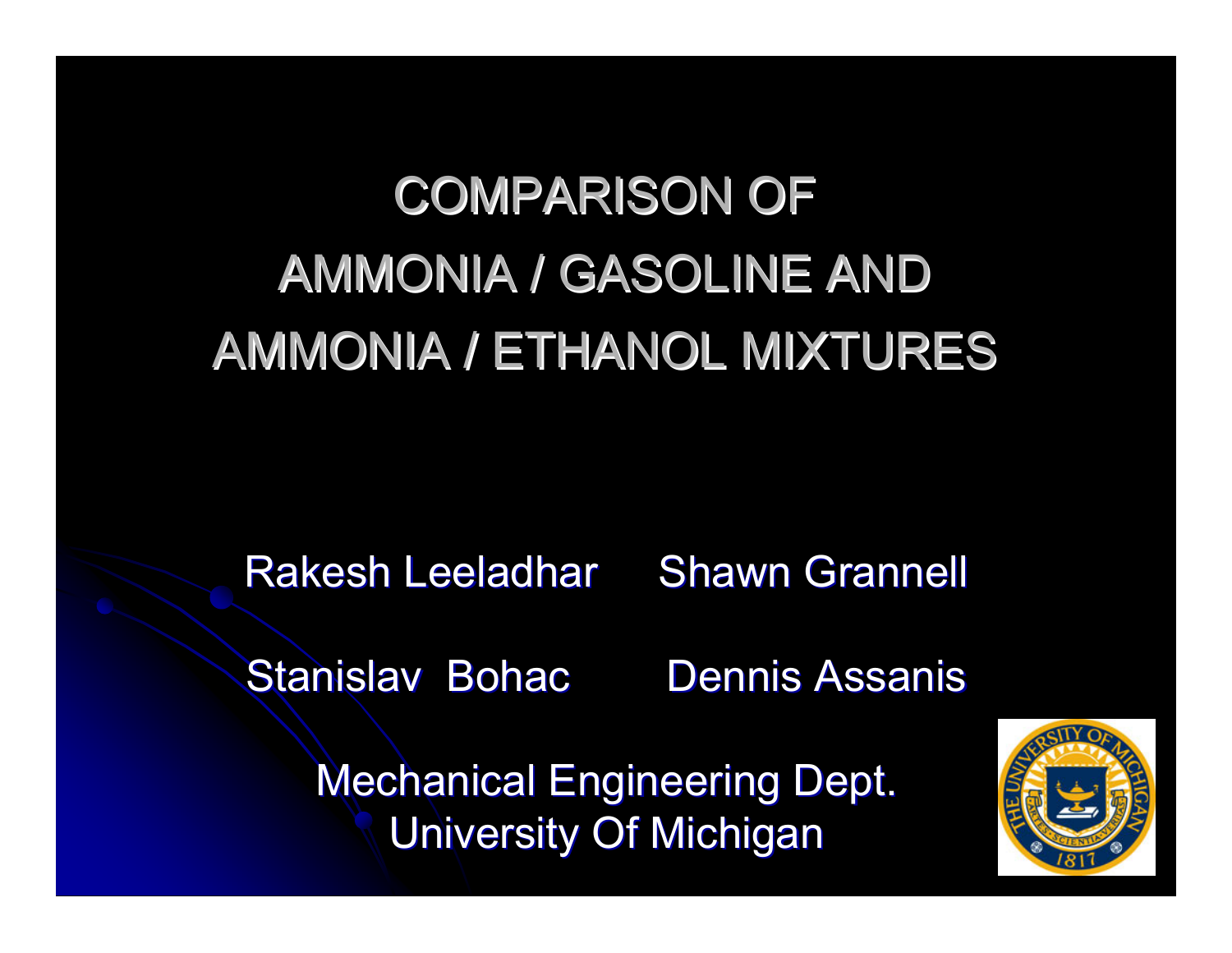#### **Background and Motivation**

- $\bullet\,$  We wish to use ammonia as a primary transportation fuel.
- Ammonia works well at high engine loads but a combustion promoter is needed at lower loads.
- $\bullet$ Gasoline has previously been shown to be a good combustion promoter.
- What about ethanol? Ethanol can be grown locally, can be carbon neutral, etc…
- It would be very difficult or impossible to produce enough ethanol to displace all of the gasoline that we use. But we could produce enough to use it as a combustion promoter.
- But is ethanol a good ammonia combustion promoter?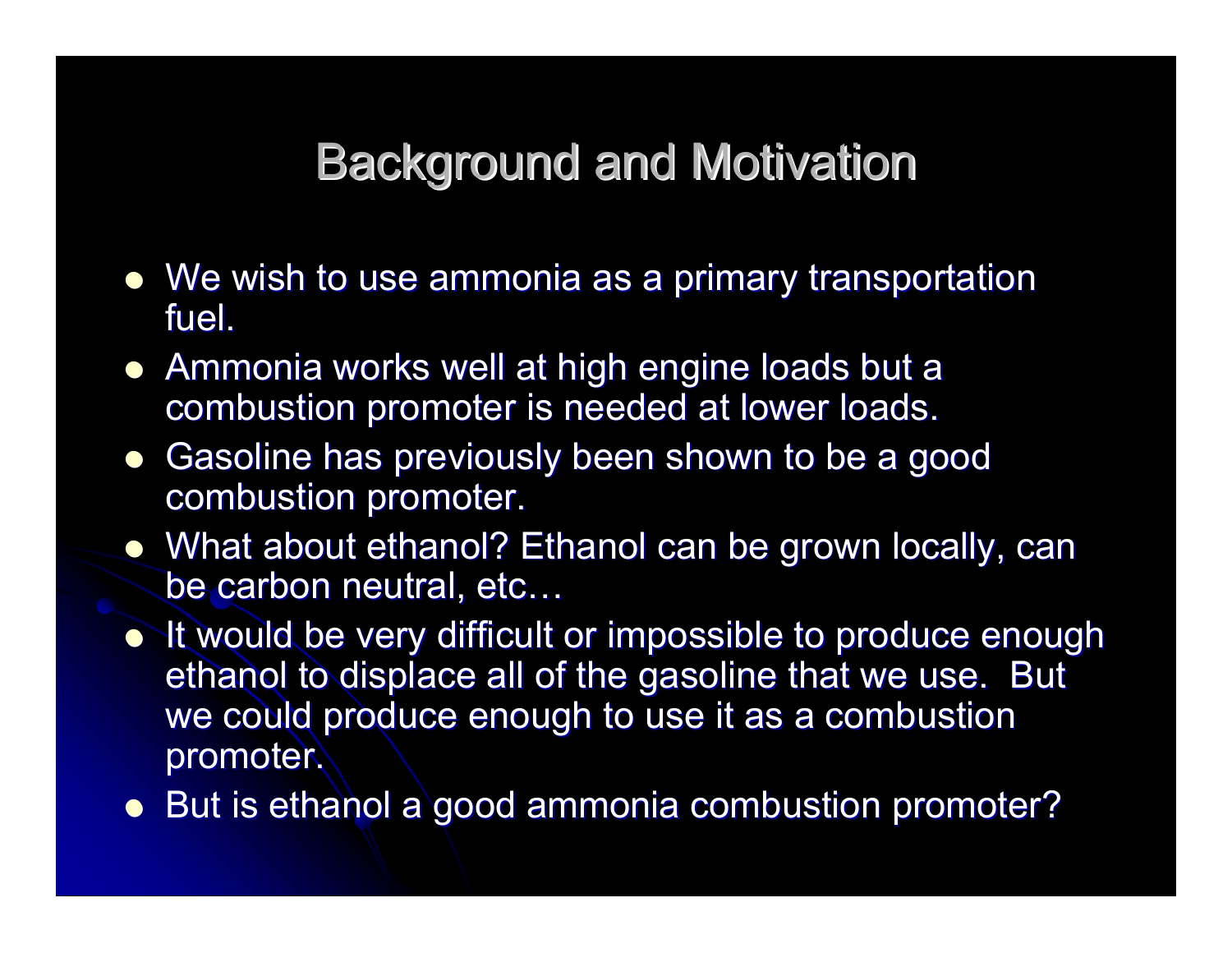#### **Overview**

- **Experimental Engine**
- **Comparison of Ethanol and Gasoline** Characteristics
- Ethanol/Ammonia Fuel Mix
- **Comparison of Gasoline/Ammonia and** Ethanol/Ammonia Fuel Mix Maps
- **Comparison of Rough and Knock Limits**
- **Comparison of Thermal Efficiency**
- **Conclusions**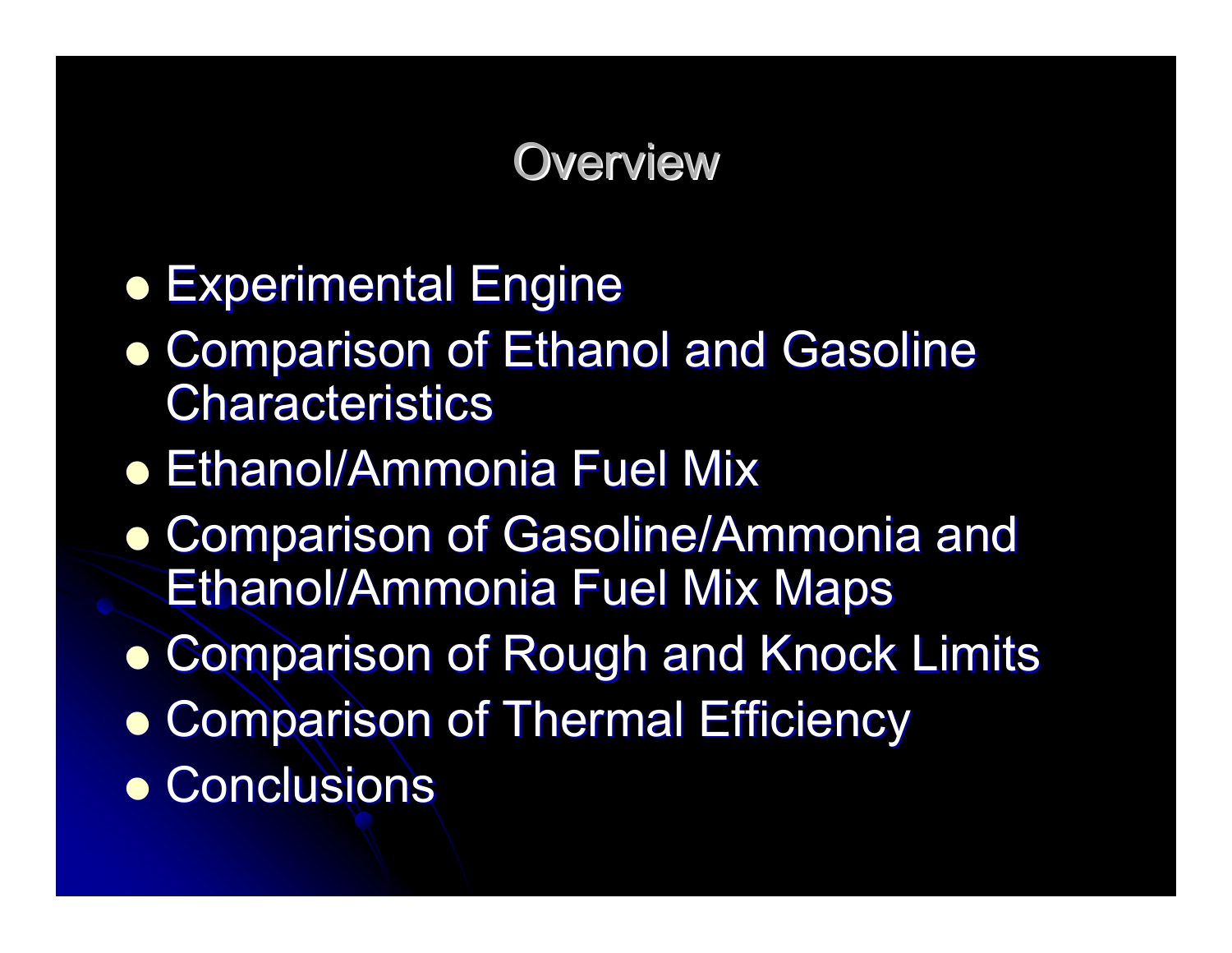### **Comparison of Ethanol Gasoline Properties**

| <b>Properties</b>                    | <b>Gasoline</b> | E85  |
|--------------------------------------|-----------------|------|
| <b>RON</b>                           | 92              | 101  |
| Density (g/cm <sup>3</sup> )         | 0.74            | 0.79 |
| Heat of combustion (MJ/kg)           | 42.4            | 32.6 |
| Latent heat of vaporization (KJ/kg)  | 420             | 845  |
| <b>Stoichiometric Air Fuel Ratio</b> | 14.3            | 9.0  |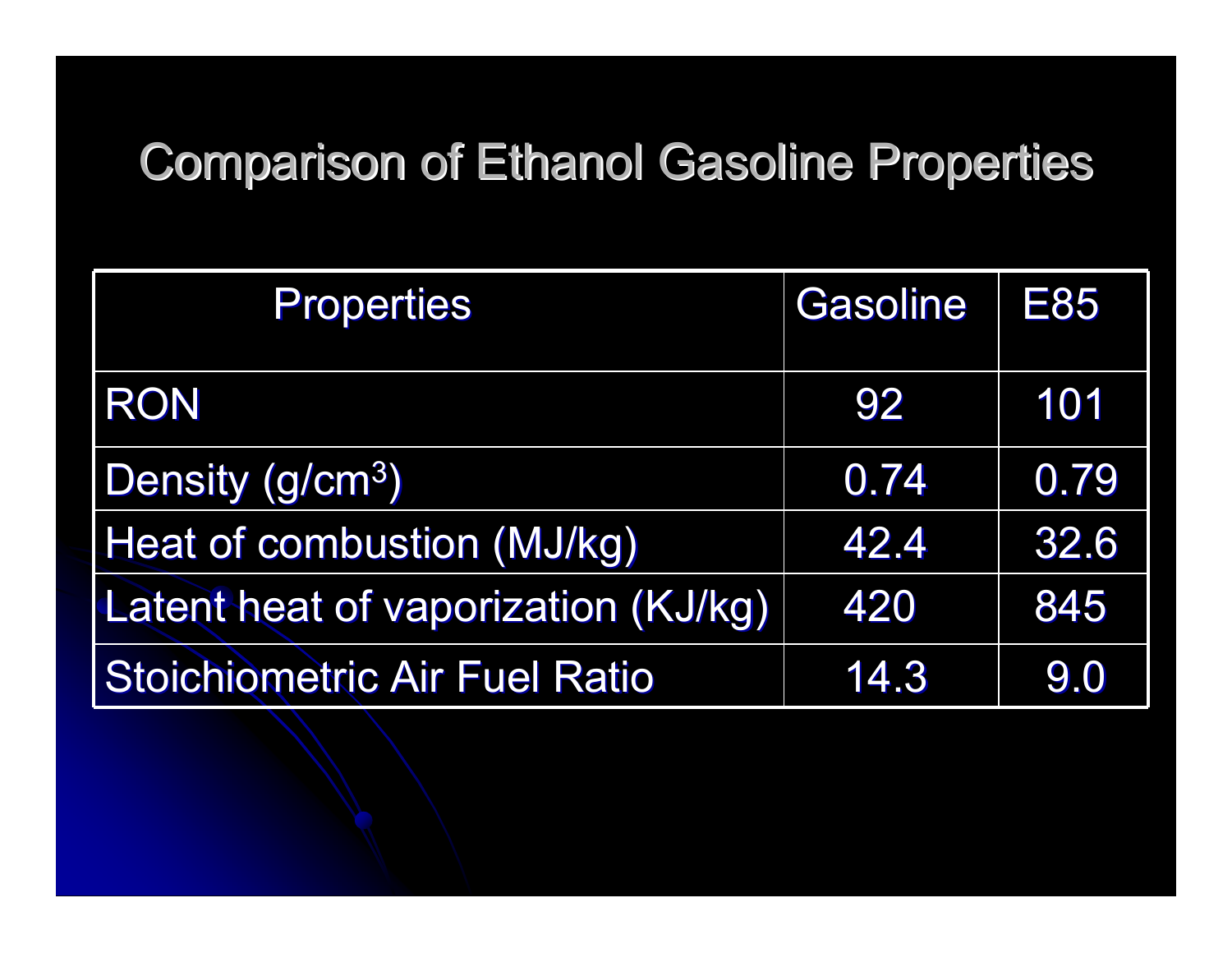**Characteristics of Ethanol** 

- $\bullet$  Ethanol has a high antiknock quality due to its high octane number.
- $\bullet$  Ethanol has a high latent heat of vaporization.
	- Advantage: Decreases the compressed gas temperature during the compression stroke.
	- Disadvantage: Property influencing cold start ability. ability.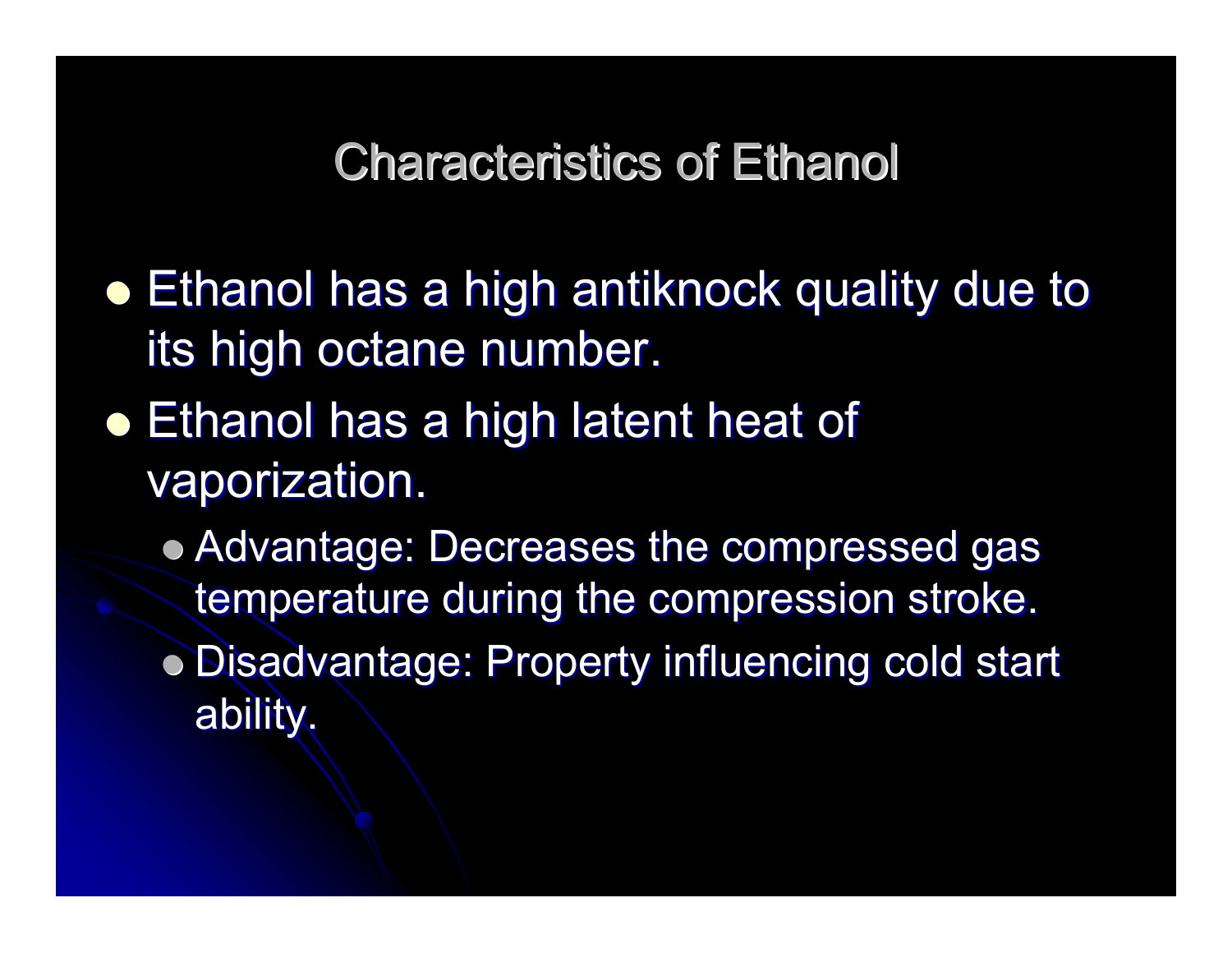#### Experimental Investigations Experimental Investigations

#### **≽ Roughness Limit**

- $\triangleright$  There are various methods to determine the cycle to cycle variability which determines the vehicle drivability.
- $\triangleright$  Pressure related parameters, burn rate related parameters, flame front position parameters.
- $\triangleright$  Pressure related quantities are the easiest and the efficient way to determine the cycle to cycle variability.
- $\triangleright$  The IMEPn derived from the pressure data is expressed as Rough Limit= COV(IMEP<sub>n</sub>) = σ<sub>imep</sub>/IMEP<sub>n</sub>×100

### $\triangleright$  Knock Limit

 $\triangleright$  The maximum gasoline fraction used to avoid knock

 $\triangleright$  Efficiency

 $\triangleright$  It is the ratio maximum work output to input.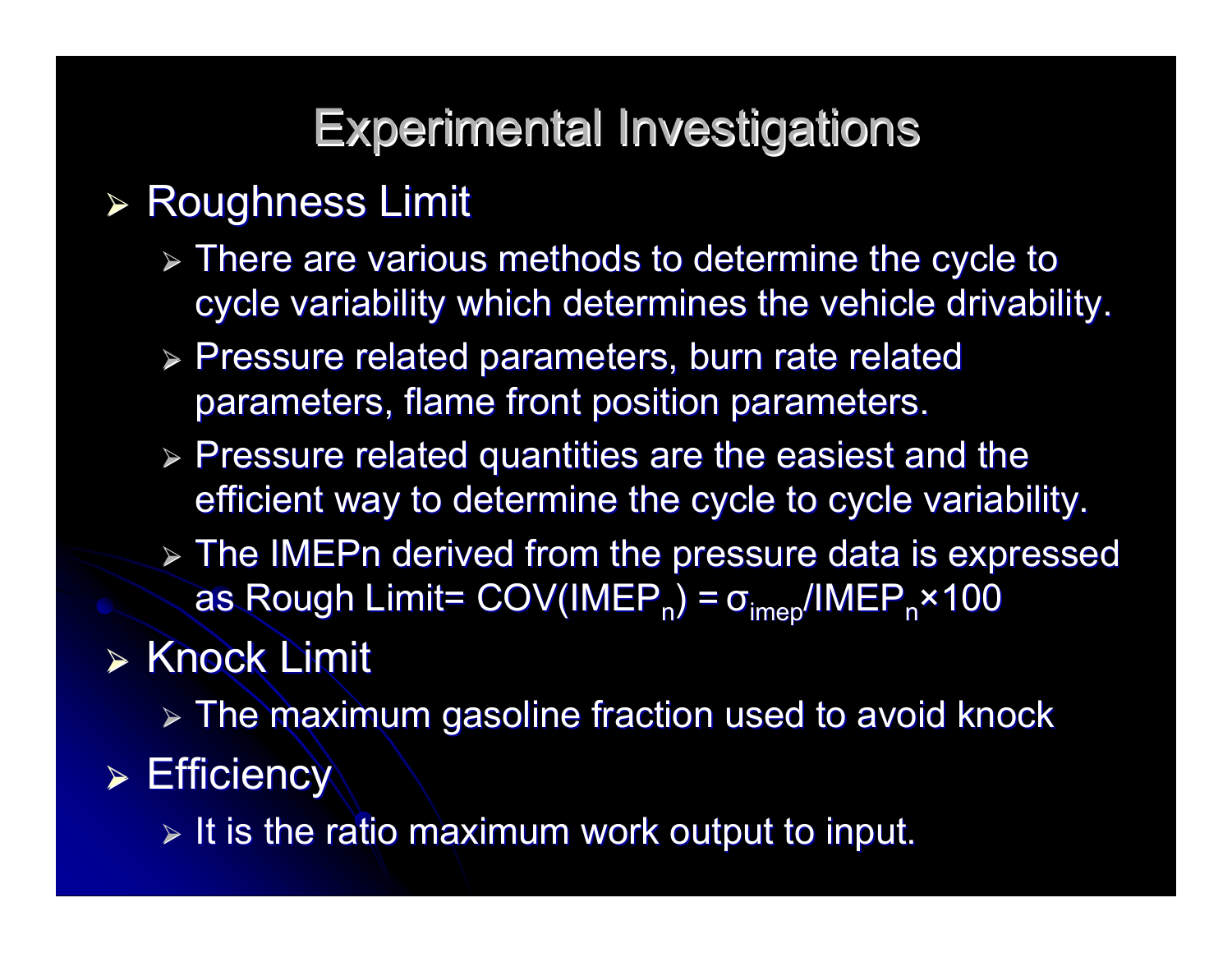#### **Cooperative Fuel Research Engine (CFR)** 83.4 mm bore diameter, 114.3 mm stroke, 625 cc swept volume displacement

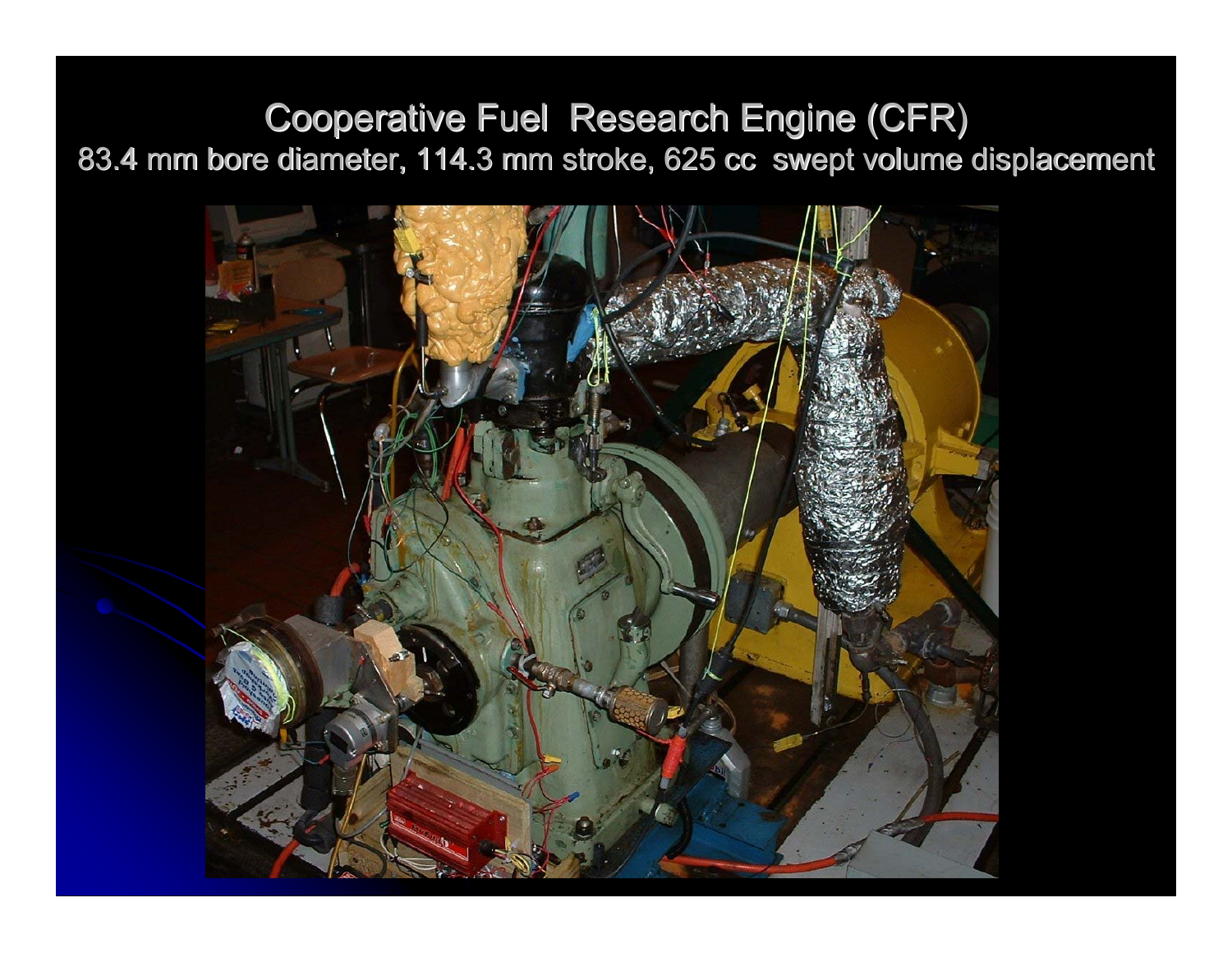## **Effect of Compression Ratio & Load on Combustion Promoter Input at Roughness Limit**



 $\triangleright$ The fraction of required promoter input decreases drastically as load is increased.

 $\triangleright$ The required promoter input (%) is the same for both gasoline and ethanol mixtures at the roughness limit.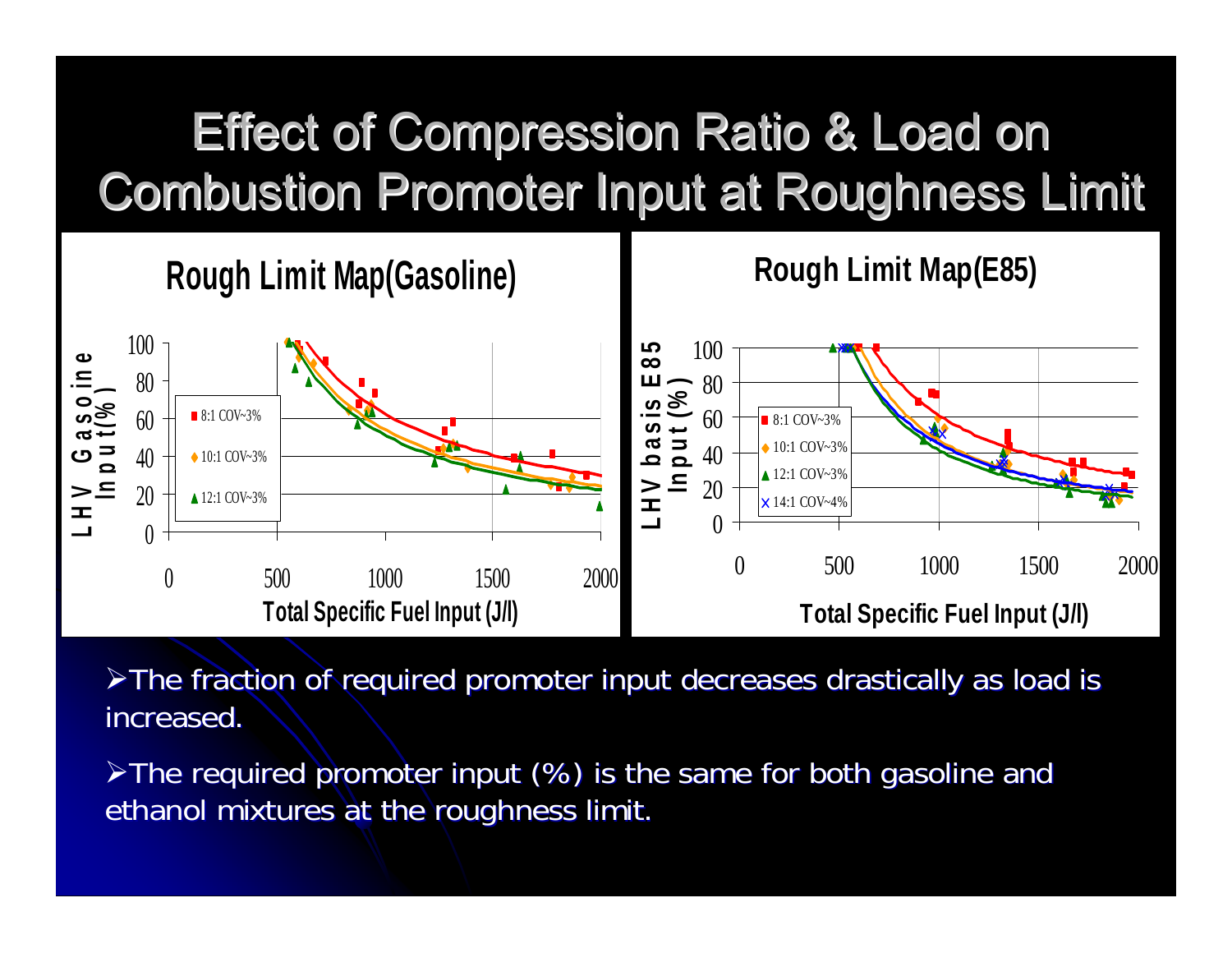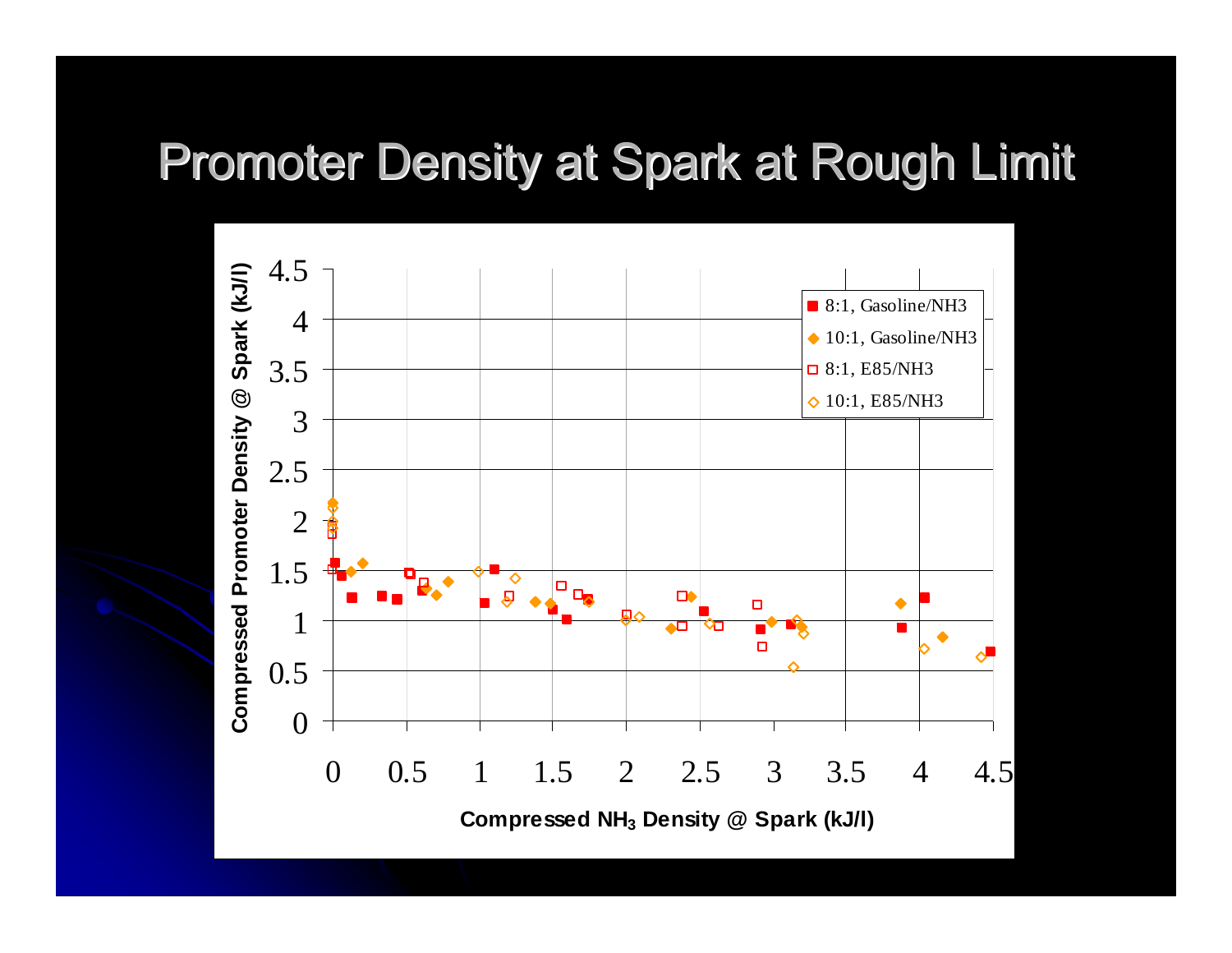**E85**

#### 4.5**Compressed Gasoline Density @ Compressed E85 Density @ Spark**   $^{\circledR}$ Compressed E85 Density @ Spark 4.5 $8:1, COV - 3%$ Compressed Gasoline Density 4.0 $10:1$ , COV ~3%  $8:1$ , COV ~3% 4.0 $\triangle$  12:1, COV ~3%  $10:1$ , COV ~3% 3.53.5 $\times$  14:1, COV ~4%  $12:1$ , COV ~3% 3.03.0Spark (kJ/l) **Spark (kJ/l)**  $\boldsymbol{\mathsf{x}}$ **(kJ/l)** 2.5 2.52.0 2.0  $\blacktriangle$  $x_{\mathsf{X}}$ ▲ Â 1.51.5  $\pmb{\times}$ 1.01.0Δ  $\blacktriangle$ 0.50.50.00.0012345678012345678**Compressed NH3 Density @ Spark (kJ/l) Compressed NH3 Density @ Spark (kJ/l)**

The promoter input (%) decreases as compressed NH<sub>3</sub> density at spark increases.

#### **Gasoline**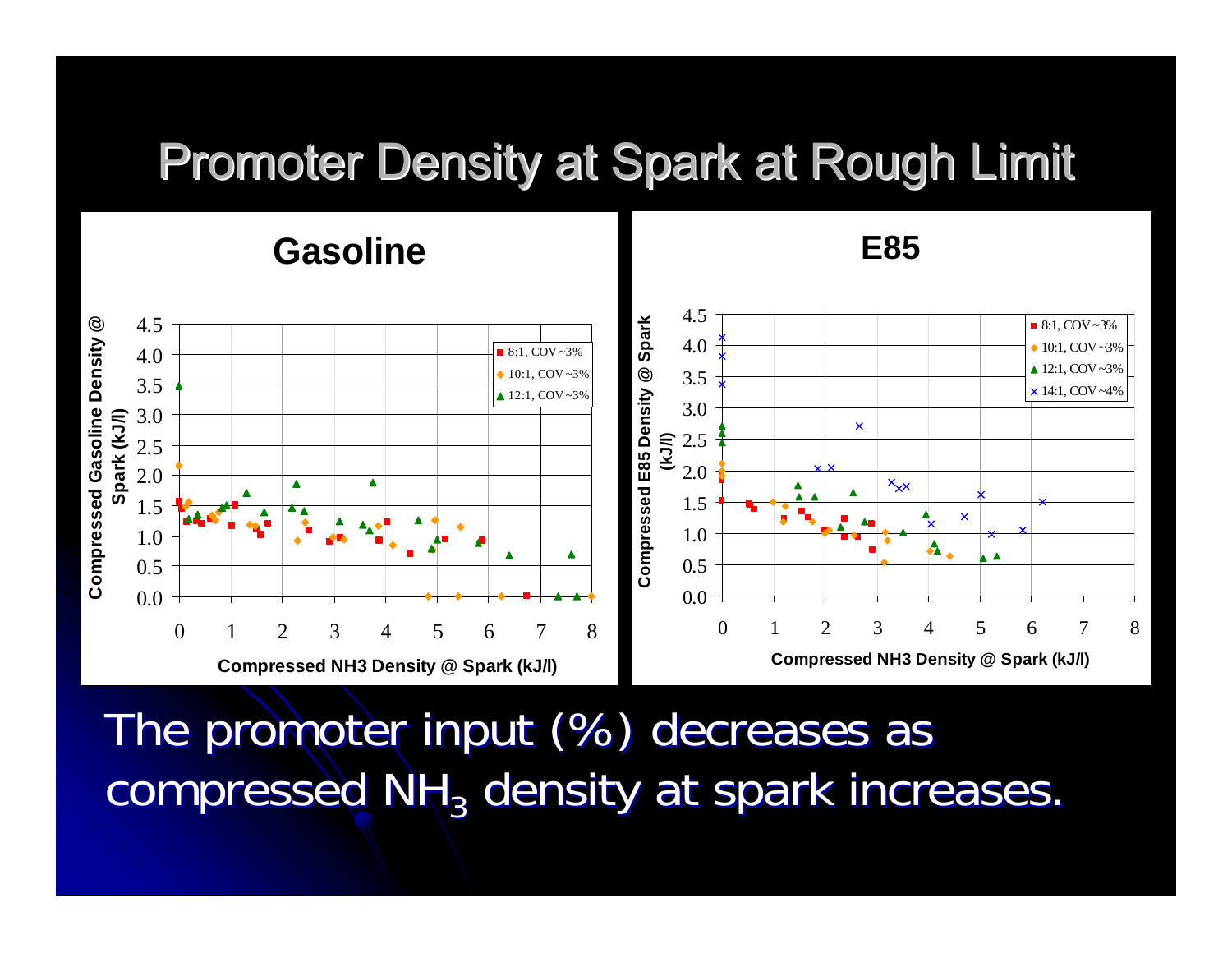**8:1 and 10:1, Gasoline/NH3** $y = -0.113x + 1.363$ 00.511.522.5012345678**NH3 Density @ Spark (kJ/l)**  $\begin{array}{c}\n\textcircled{2} \\
\textcircled{3} \\
\textcircled{4} \\
\textcircled{5} \\
\textcircled{7} \\
\textcircled{8}\n\end{array}$ **8:1 and 10:1, E85/NH3** $y = -0.2258x + 1.5712$ 0 $0.5\,$ 1 ensity<br>(kJ/l) 22.5 012345678**NH3 Density @ Spark (kJ/l)**  $\frac{1}{2}$ <br>  $\frac{1}{2}$ <br>  $\frac{1}{2}$ <br>  $\frac{1}{2}$ <br>  $\frac{1}{2}$ <br>  $\frac{1}{2}$ <br>  $\frac{1}{2}$ <br>  $\frac{1}{2}$ <br>  $\frac{1}{2}$ <br>  $\frac{1}{2}$ <br>  $\frac{1}{2}$ <br>  $\frac{1}{2}$ <br>  $\frac{1}{2}$ <br>  $\frac{1}{2}$ <br>  $\frac{1}{2}$ <br>  $\frac{1}{2}$ <br>  $\frac{1}{2}$ <br>  $\frac{1}{2}$ <br>  $\frac{1}{2}$ <br>  $\frac{1}{2}$ <br>

Minimum gasoline requirement at spark=  $1.36$ Minimum E85 requirement at spark=1.57

Both the fuels require almost the same energy/volume at the spark!!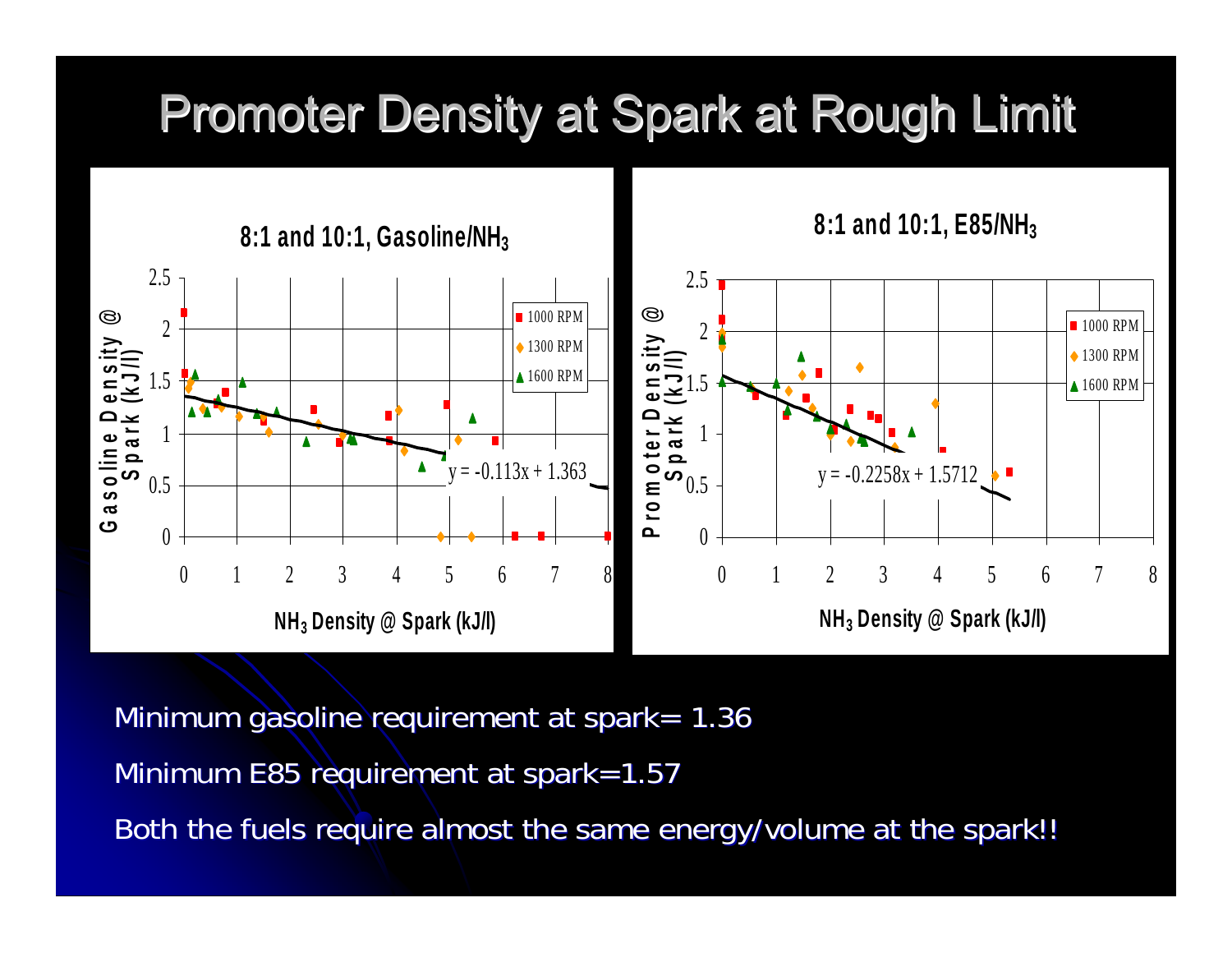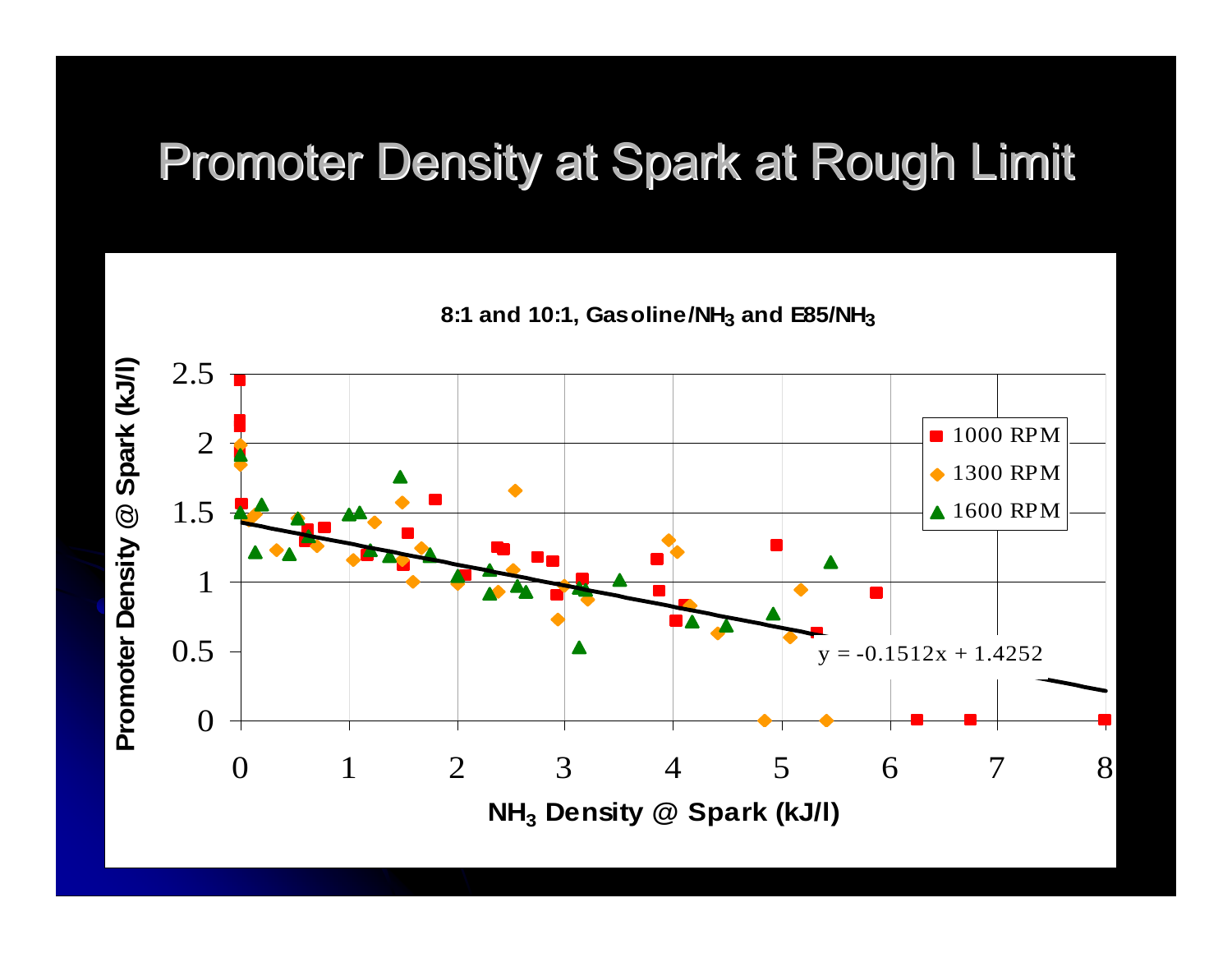#### **Is Ammonia a Good Fuel ?**



 $\triangleright$  The required promoter input decreases slightly as load is increased., showing that ammonia as a fuel having a slighter positive or neutral effect when used with both gasoline and ethanol at the rough limit.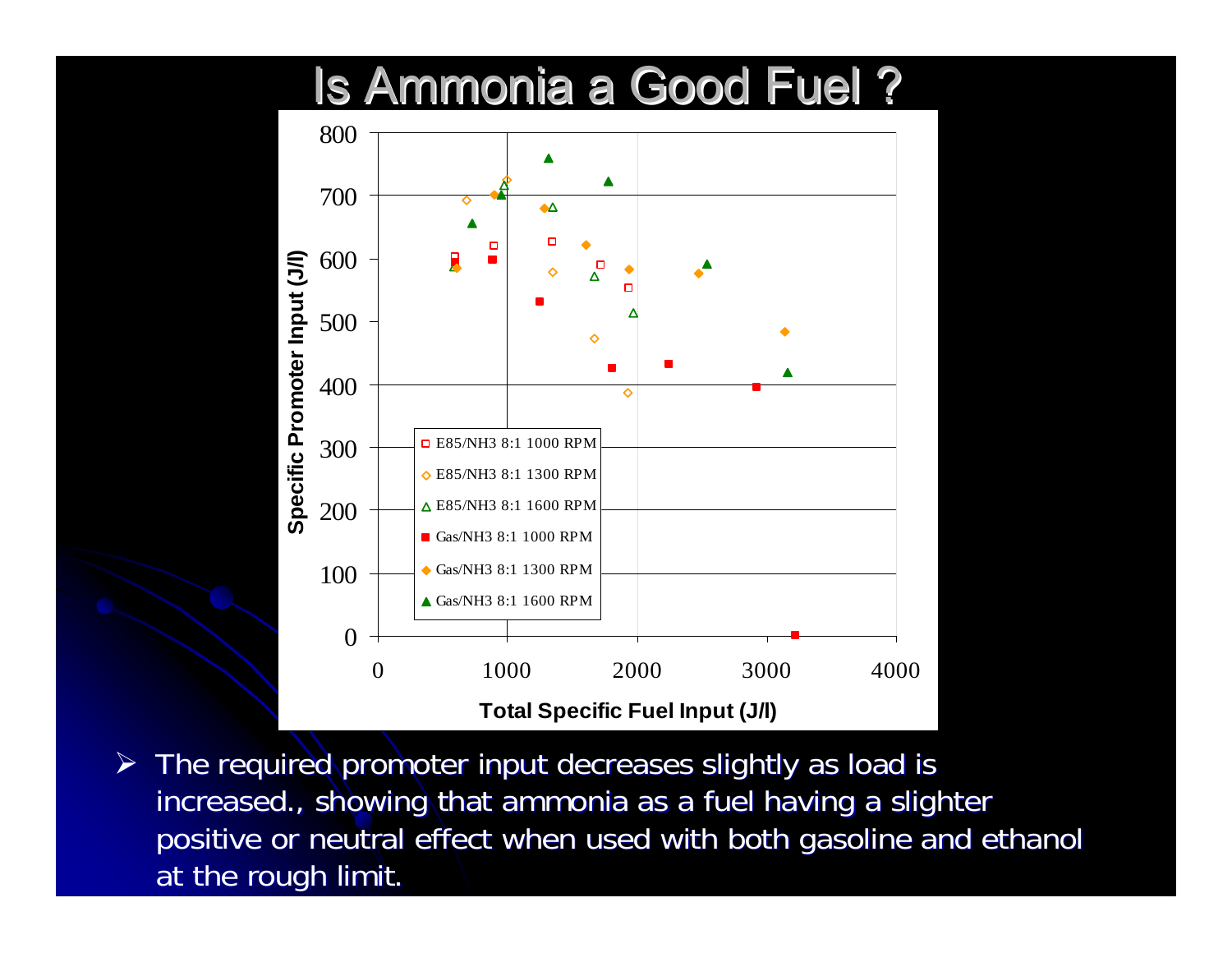#### Promoter Input, 10:1, All Speeds



**Total Specific Fuel Input (J/l)**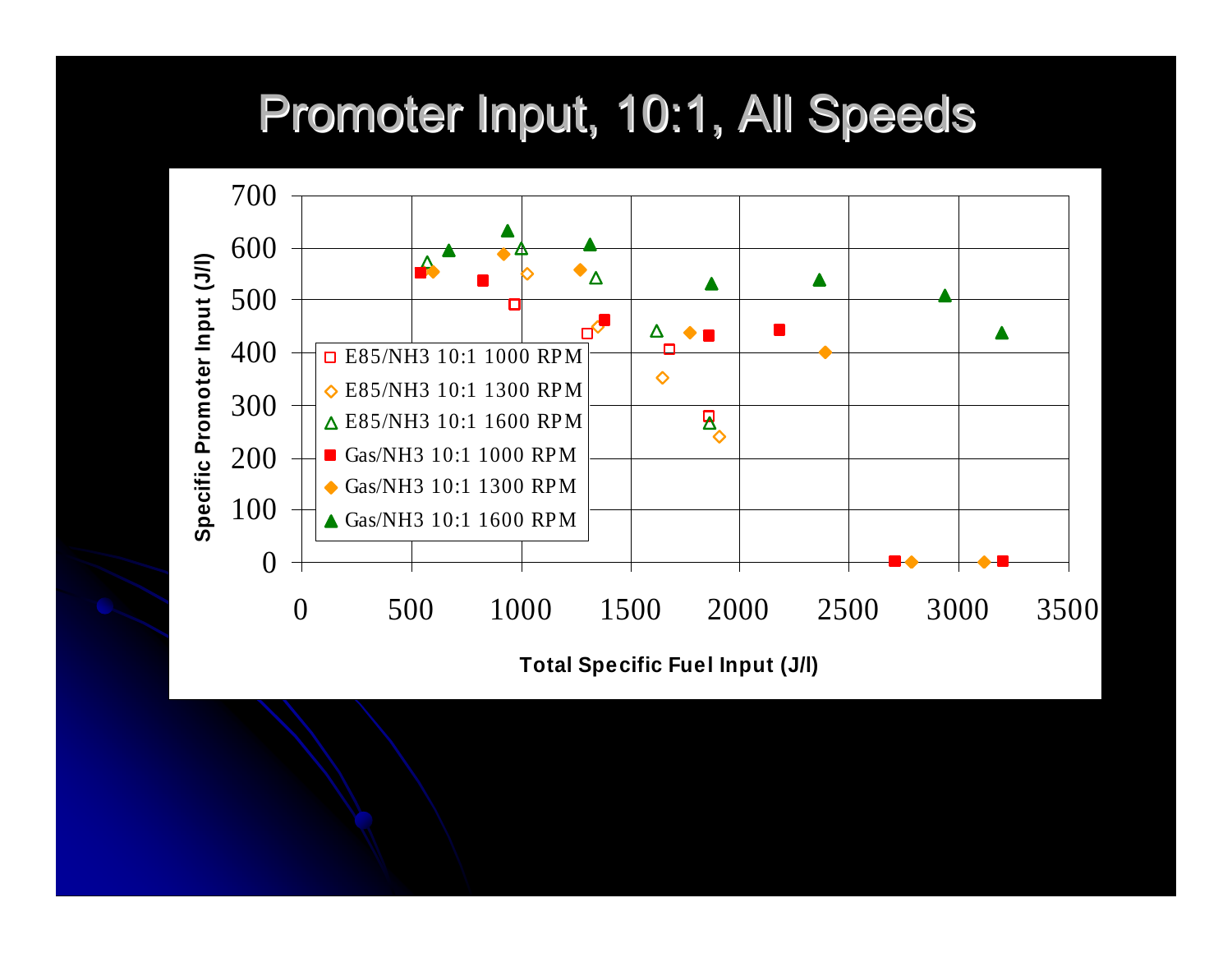#### How Does Promoter Input Vary with Speed?

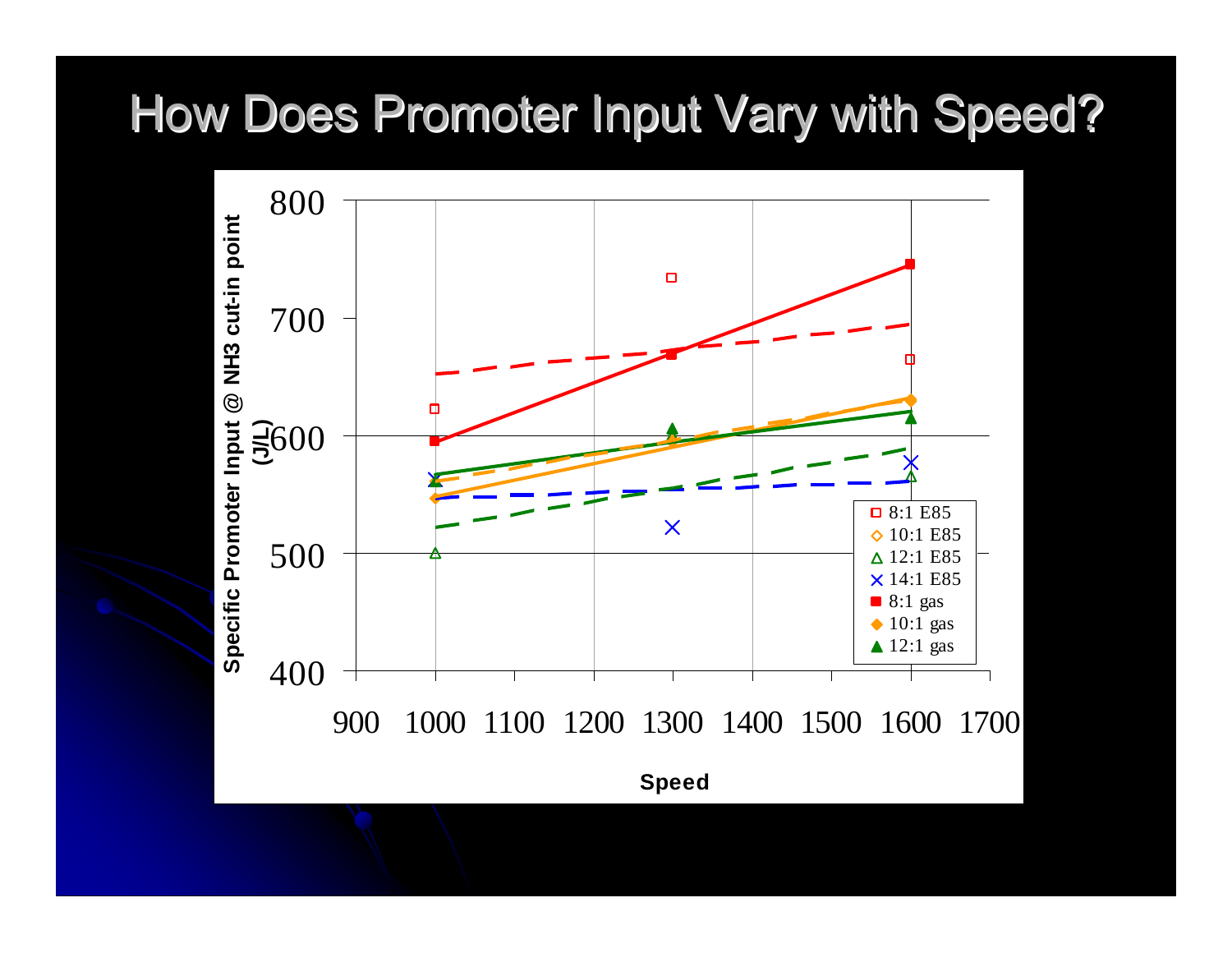## **Knock Limit**

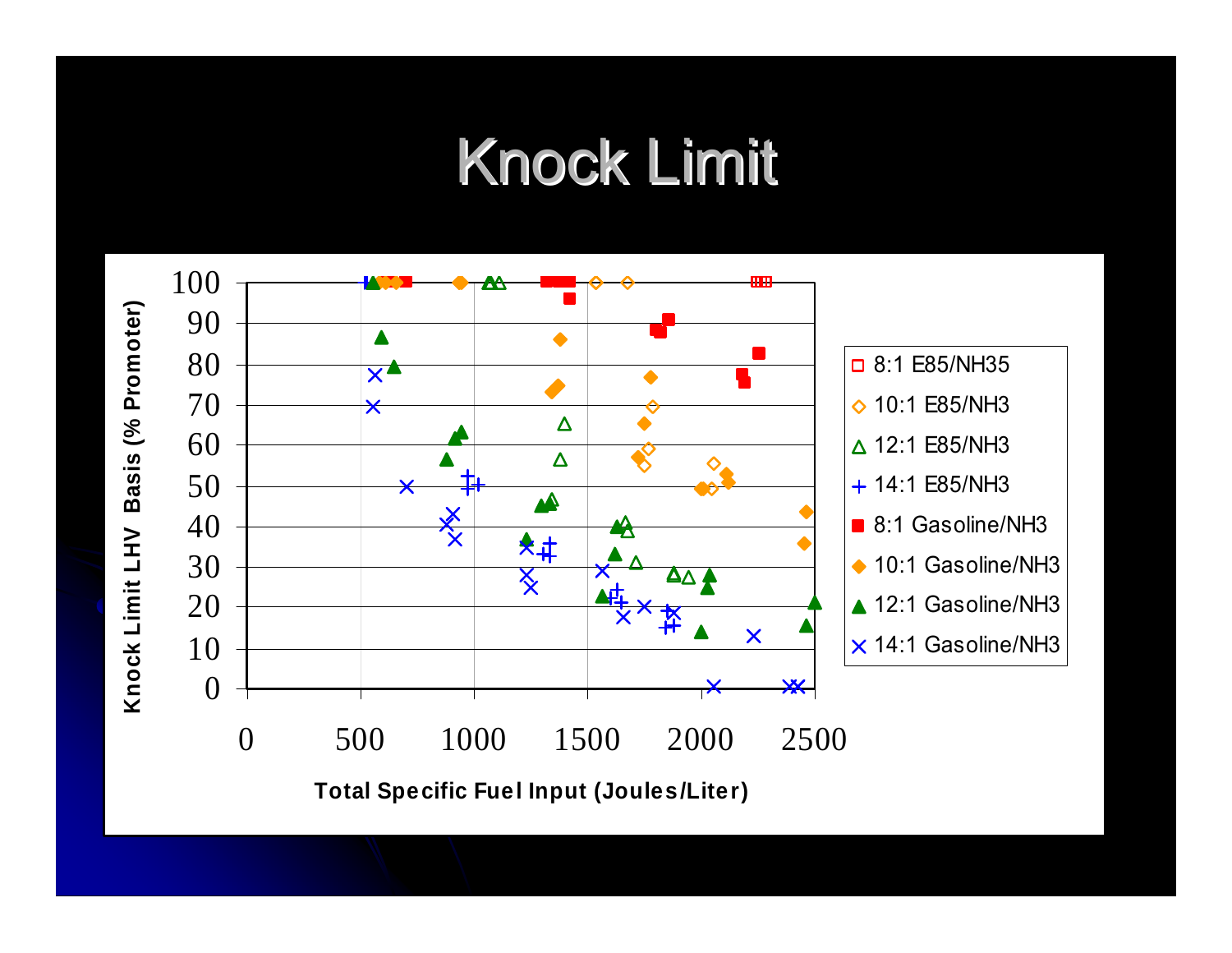# Knock and Rough Limit Crossover Gasoline



¾%Gasoline decreases as total fuel input increases.

► At some point there is a crossover between roughness limited minimum gasoline fraction and knock limited maximum gasoline fraction. The crossover occurs at 12:1 Compression Ratio.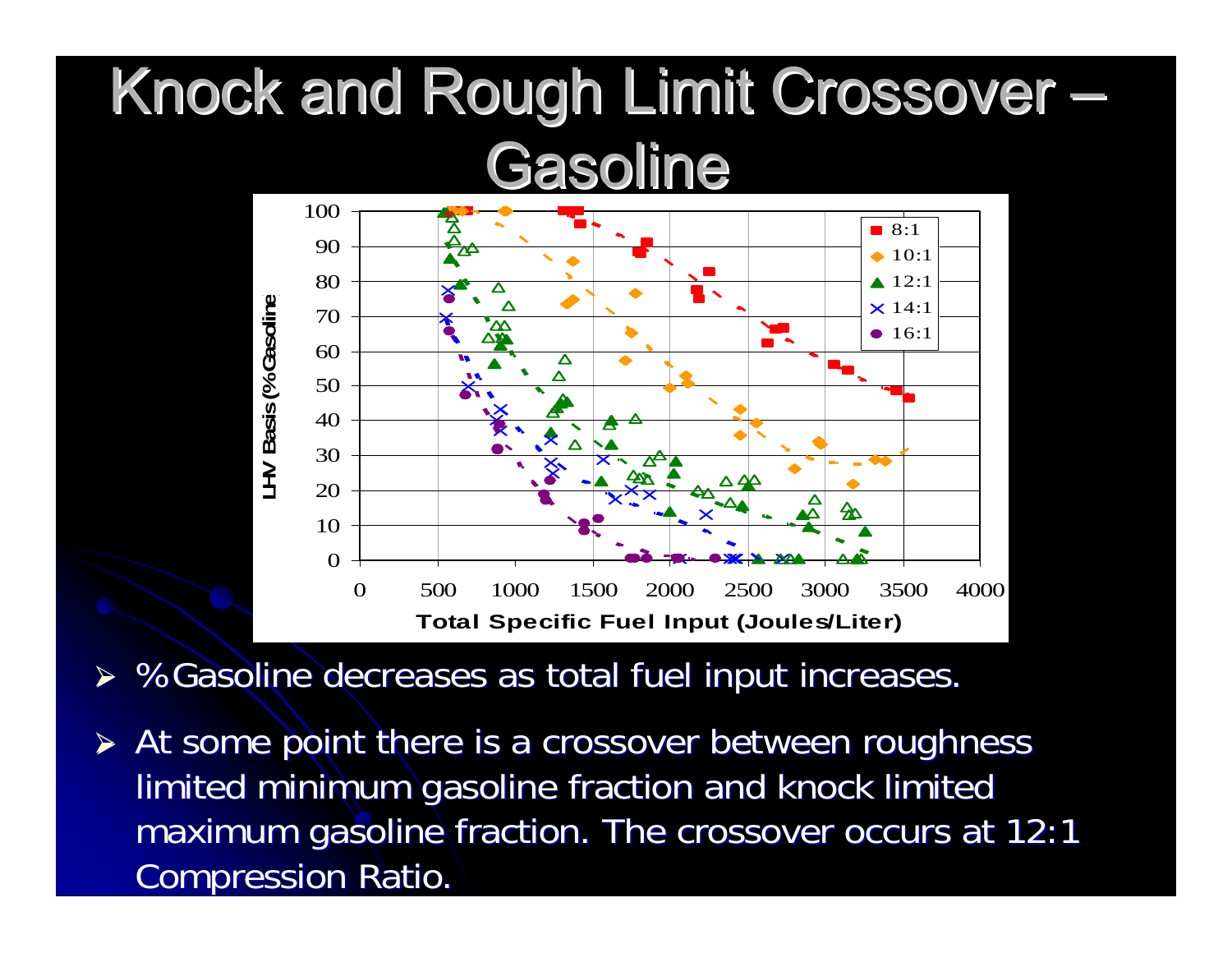## Knock and Rough Limit Crossover E85



The Crossover occurs at 13.5:1 Compression Ratio.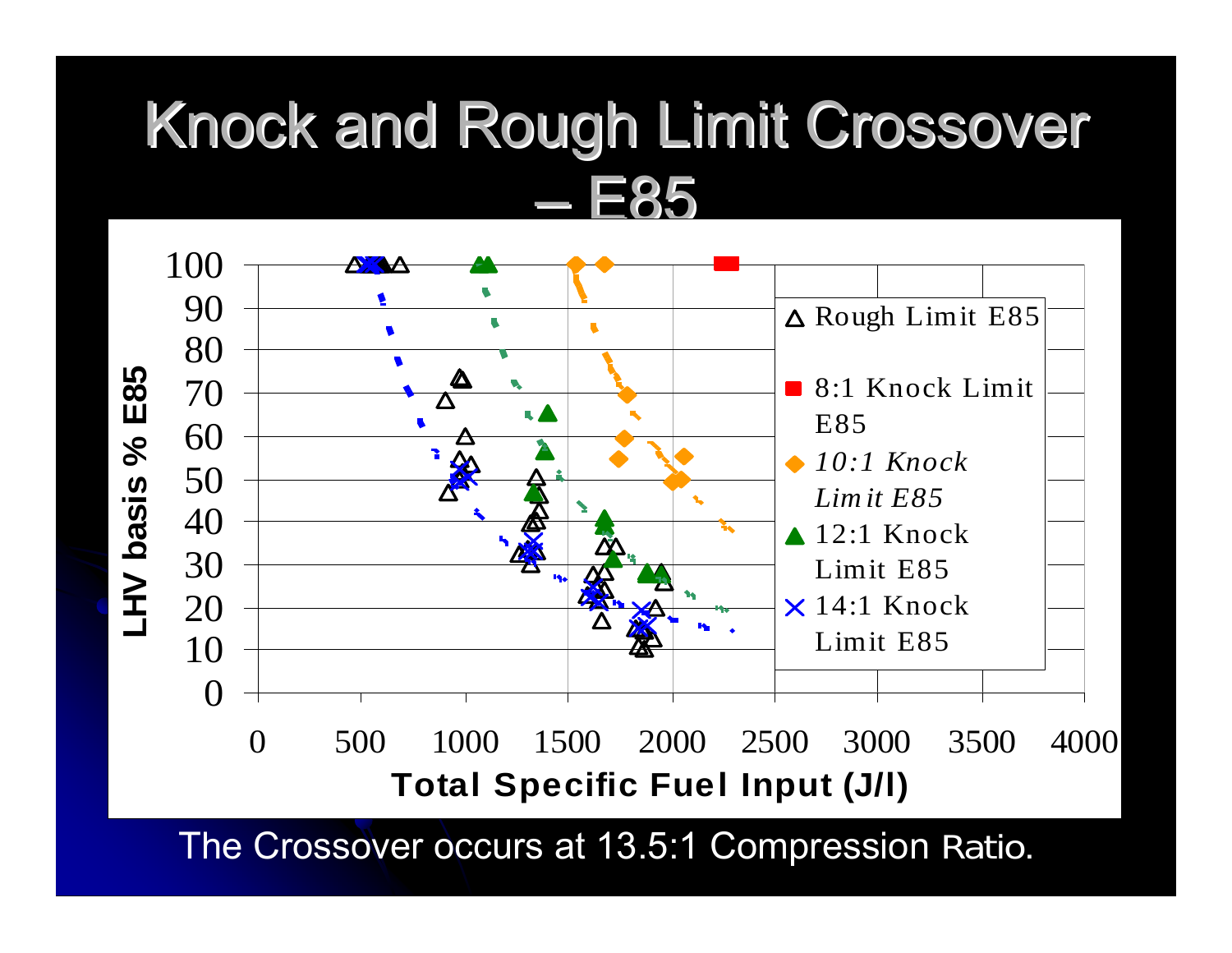## **Thermal Efficiency At Rough Limit**

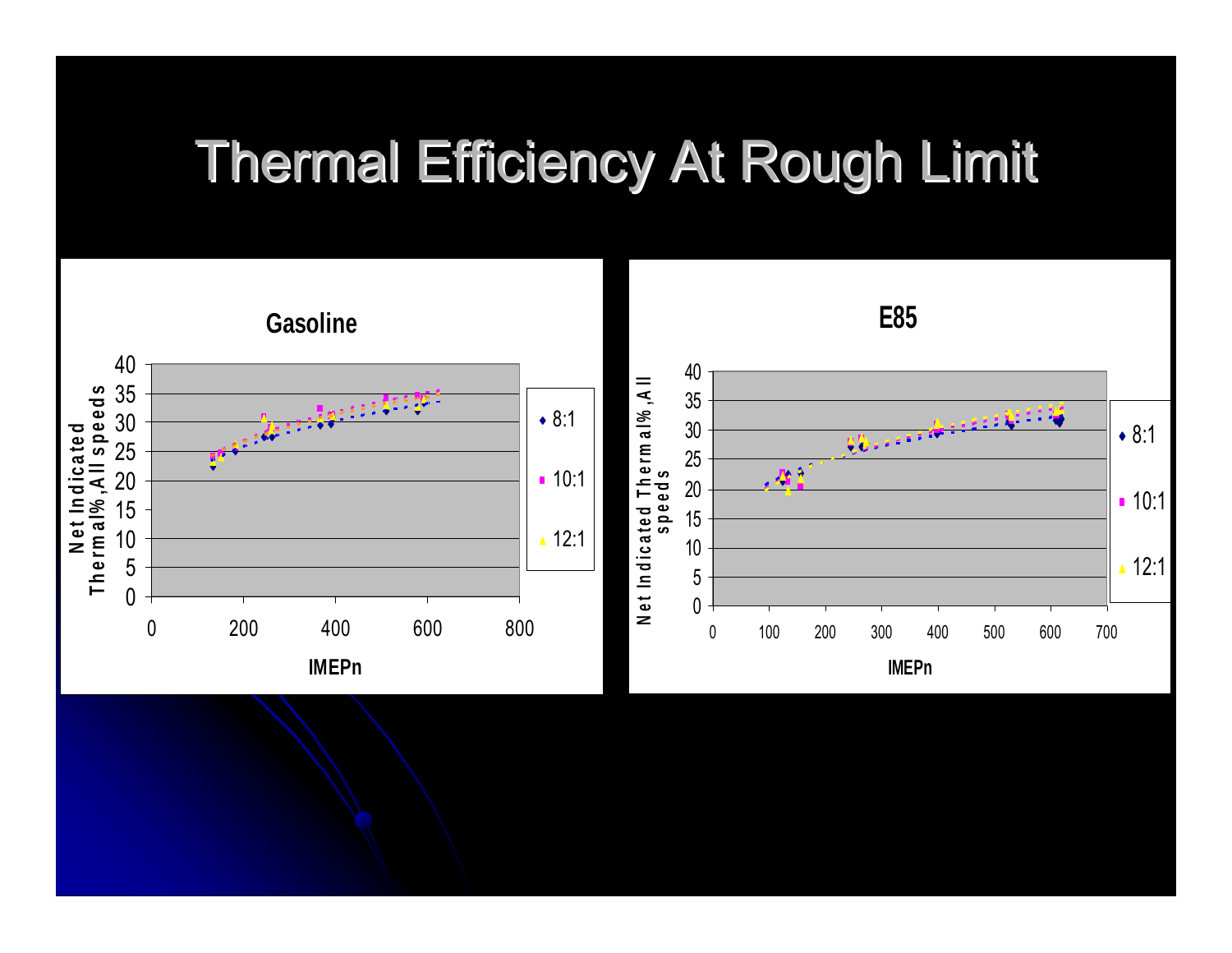## **Summary of Ethanol/NH3 Combustion** put into figure...Fuel Mix Sweep at 1600 RPM, 10:1 <u>and IMEP, ~ 550 kPa.</u>

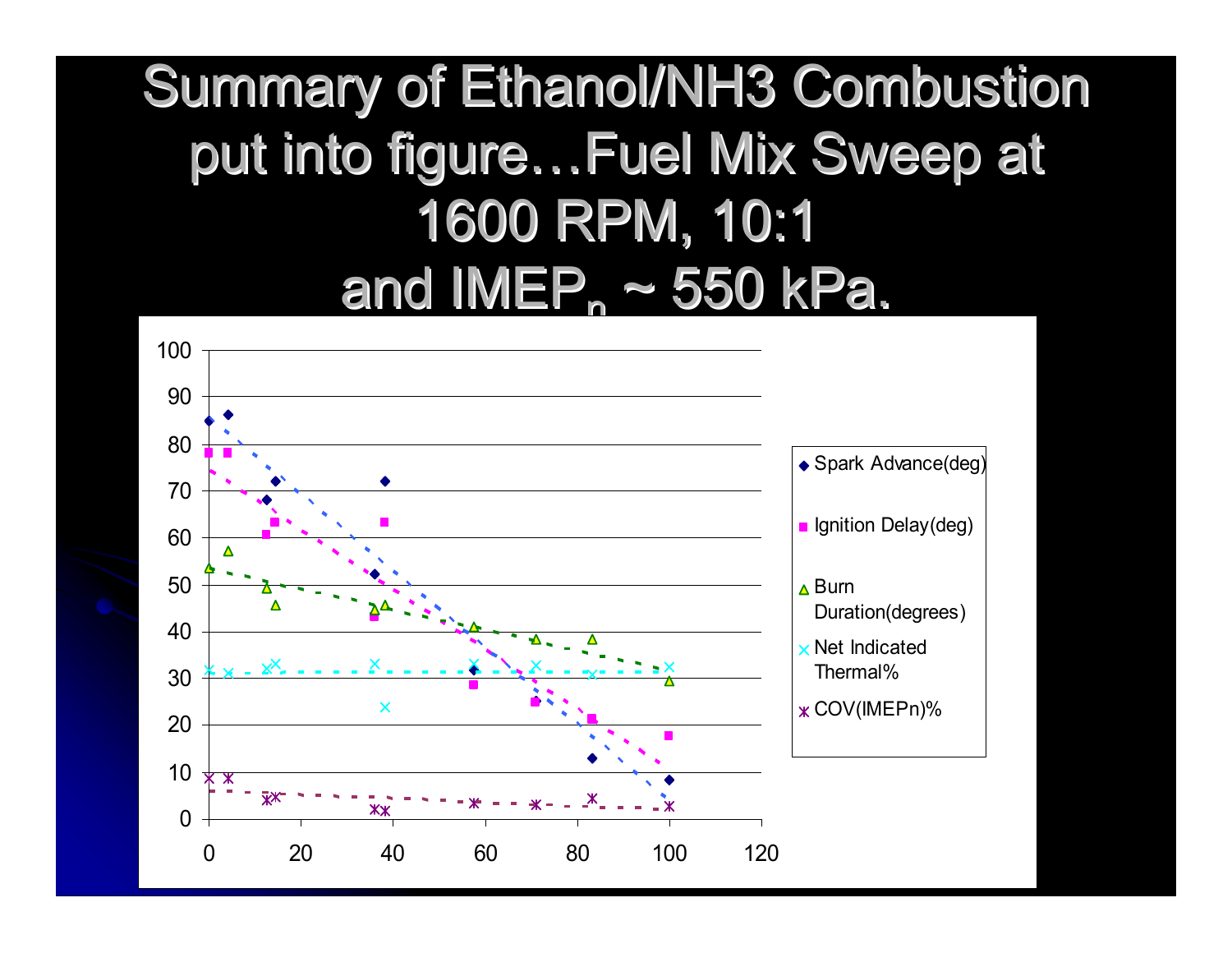# **Conclusions**

- ► The knock and rough limit crossover occurs at  $~13.5:1$  for E85 and  $~12:1$  for gasoline.
- > E85/NH3 has higher knock limit and allows for a higher maximum compression ratio and thermal<br>efficiency.
- ¾ Gasoline/NH3 has a lower roughness limit and allows Gasoline/NH3 has a lower roughness limit and allows for a slightly more fuel mixture flexibility. for a slightly more fuel mixture flexibility.
- > The roughness limited promoter fraction is found to be almost the same for both (Ethanol & Gasoline)<br>when used with Ammonia as the primary fuel.
- $\triangleright$  The fuel blend does not change much with speed.
- $\triangleright$  E85 is an attractive combustion promoter, like gasoline, when used with ammonia as the primary fuel.